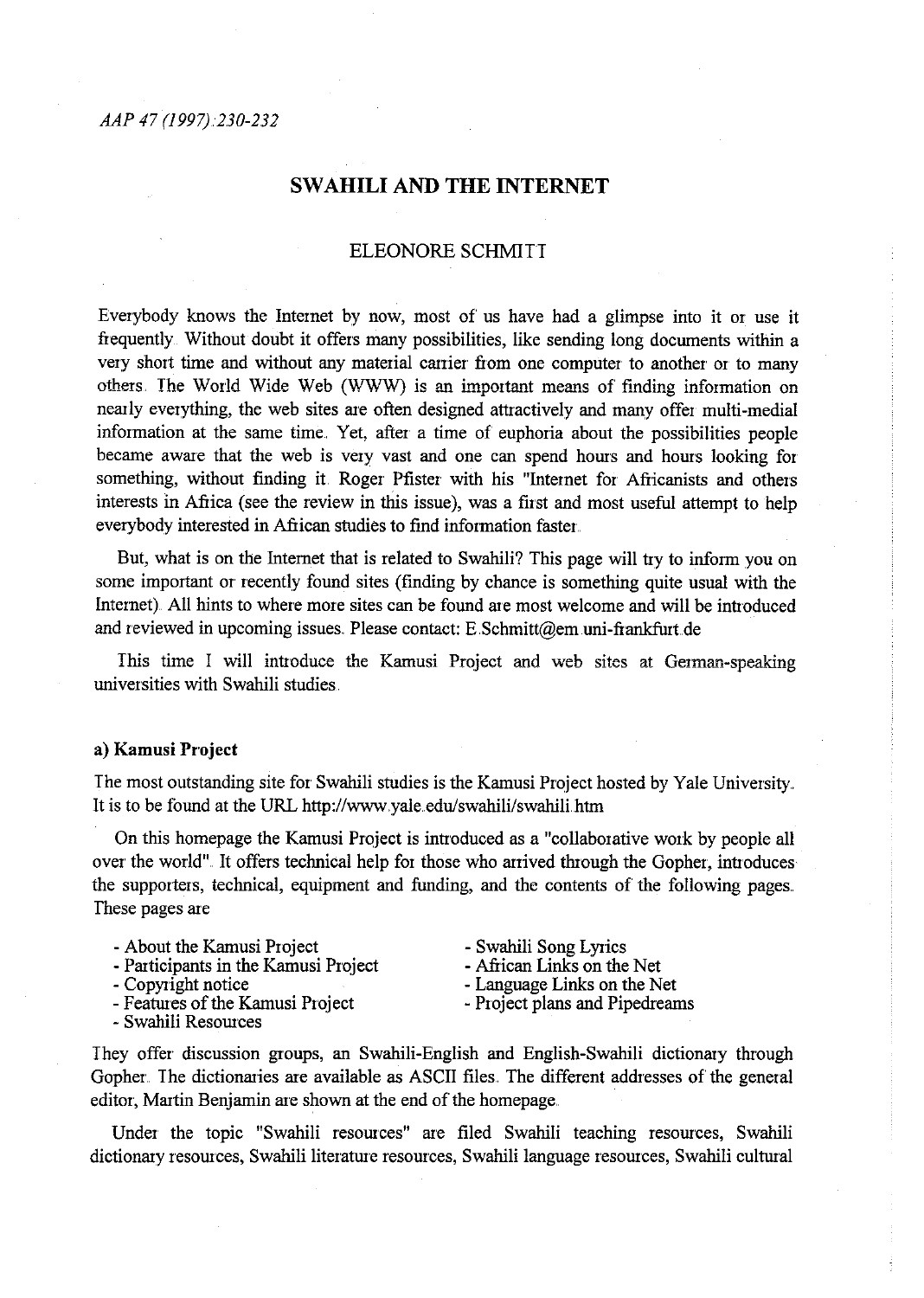resources The latter three contain only very scarce information The teaching resources list textbooks in English In the dictionary resources the editors ask especially for German dictionaries. Quite a number of dictionaries in other languages are already included.

"Swahili Song Lyrics" file four Swahili songs which are most popular in the Western world but not very typical for Swahili culture: *Malaika, Majengo, Harambee* and *Jambo ..* Not only the lyrics are given, but as well a translation and the history of the song. The addresses of the people who provided the information are given.

The "Afiican Links on the Net" give quite a number of Afiica related links, but unfortunately many links do no longer work. Many www addresses change frequently without the one offering a link becoming aware of this.

The Swahili Dictionary Online, which will be designed as "a multimedia dictionary with <sup>p</sup>ictures, sounds, and hotlinks all over the Web" (homepage) is still under constmction. ("We welcome your pictures and your hotlink suggestions.")

Everybody is invited to participate in the project and contribute to it

## **b) Swahili Studies at German-speaking Universities**

Bayreuth: Lehrstuhl Afiikanistik

URL: http://www.uni-bayreuth.de/departments/linglit

The program of the current and the coming semester for each institute of the department of linguistics and literature, the requirements for the Master's degree and the addresses and phone of the staff can be found through hotlinks

Berlin: Institut für Asien- und Afrika-Wissenschaften, Humboldt-Universität URL: http://www.hu-berlin.de:9000/08/08as11.htm

This address gives the program of the current semester.

http://www.hu-berlin.de:9000/sg/sgprojek.htm#Maendeleo

Gives a sunrmary of a Swahili project of the Institut fiir Asien- und Afiika-Wissenschaften

Through the homepage of the Humboldt-Universität (http://www.hu-berlin de/) there is access to the faculties The Institut fiir Asien- und Afiika-Wissenschaften belongs to the Philosophische Fakultät III, but has no link yet.

Frankfurt: Professur fiir Afiikanische Sprachwissenschaften

URL: http://www.rz.uni-frankfurt.de/titus/fb11ss96kvv.html#Afrik

This site contains the program of the current semester.

http://www.rz.uni-frankfurt.de/presse/brosch/fb1105.htm

Here you find fields of interest of Hermann Jungraithmayer and Rainer Vossen.